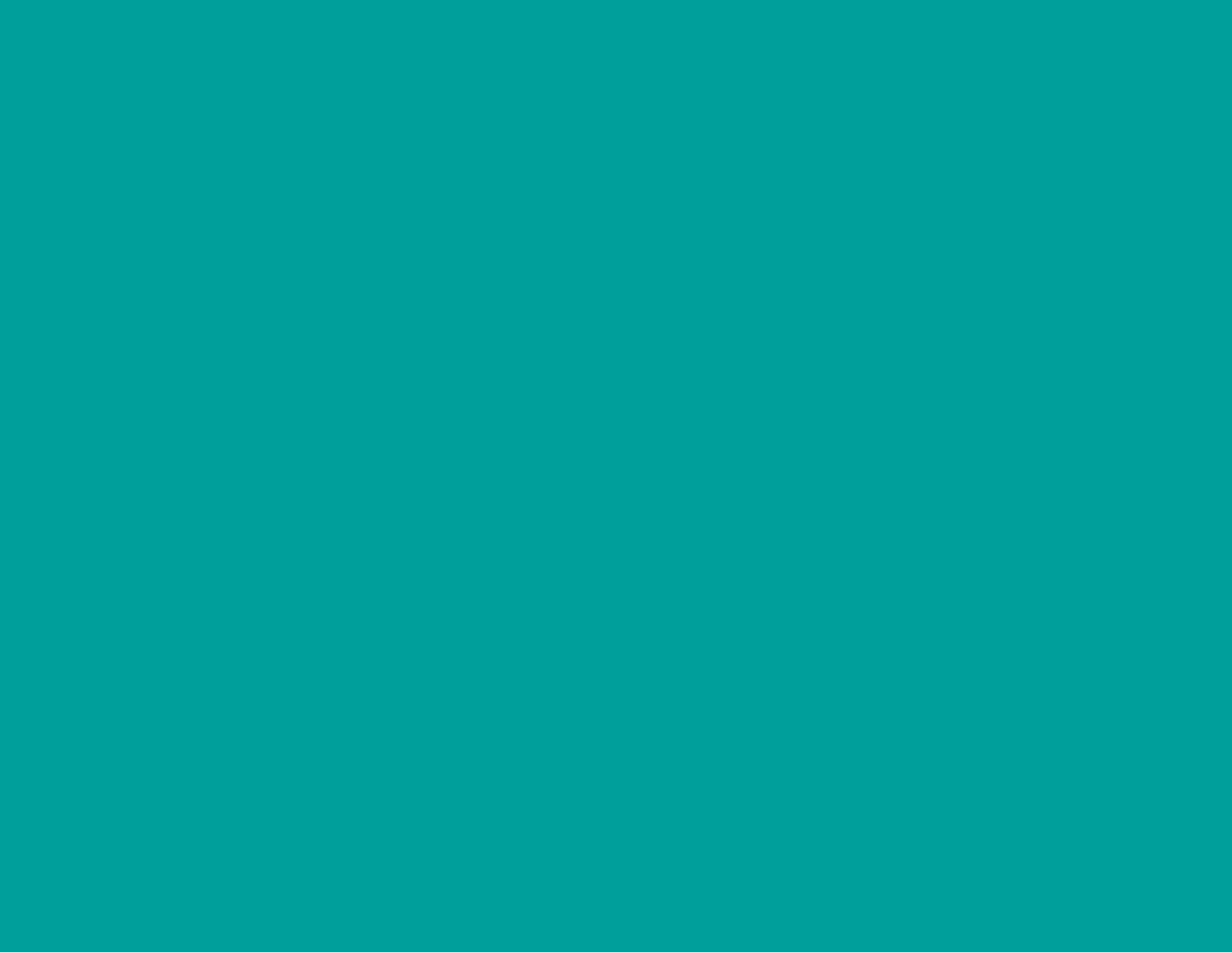

### A Journal of Faculty and Student Excellence in Research and Learning

t BMCC, we are committed to creating a learning environment<br>in which all students can thrive. Faculty-mentored research<br>provides a unique learning opportunity for students to investiga<br>issues related to the environment, pu in which all students can thrive. Faculty-mentored research provides a unique learning opportunity for students to investigate issues related to the environment, public health, assistive technology and other areas they care deeply about. This engagement gives students a sense of belonging both at BMCC and in the larger research community. It keeps students on track for graduation and creates a pathway to further education and meaningful, family-sustaining careers.

In this issue of *Marks of Excellence*, we highlight several research projects at BMCC. Guided by professors who are valued researchers in their respective fields, the students featured in these articles have joined the global fight against AIDS, shed light on water quality and usage, examined the potential of alternative medicine, and analyzed how the brain processes visual perception, an area of study that could one day benefit patients unable to move or speak.

Students engaged in research at BMCC develop skills and knowledge that serve them well in the next phase of their education. They present at major conferences and co-write peer-reviewed articles with their professors. They even earn research stipends through the BMCC Foundation Fund for Undergraduate Research, the Collegiate Science

and Technology Entry Program (CSTEP), CUNY Research Scholars Program (CRSP), National Science Foundation (NSF), Louis Stokes Allied Minority Participation (LSAMP) and other friends of BMCC.

BMCC has taken a leadership role in improving and enhancing undergraduate research in the STEM disciplines and other areas. We provide our students with research opportunities unprecedented in community colleges and access to to faculty who are actively engaged in research in their fields, as well as create benefits to the broader community.

Our faculty mentors and student researchers apply their skills, talent and passion to solving some of today's most compelling challenges, addressing injustice and quality of life issues in their own communities and beyond. I encourage you to join us in celebrating and supporting our students' achievements.

Thank you,



Karrin E. Wilks, Interim President Borough of Manhattan Community College The City University of New York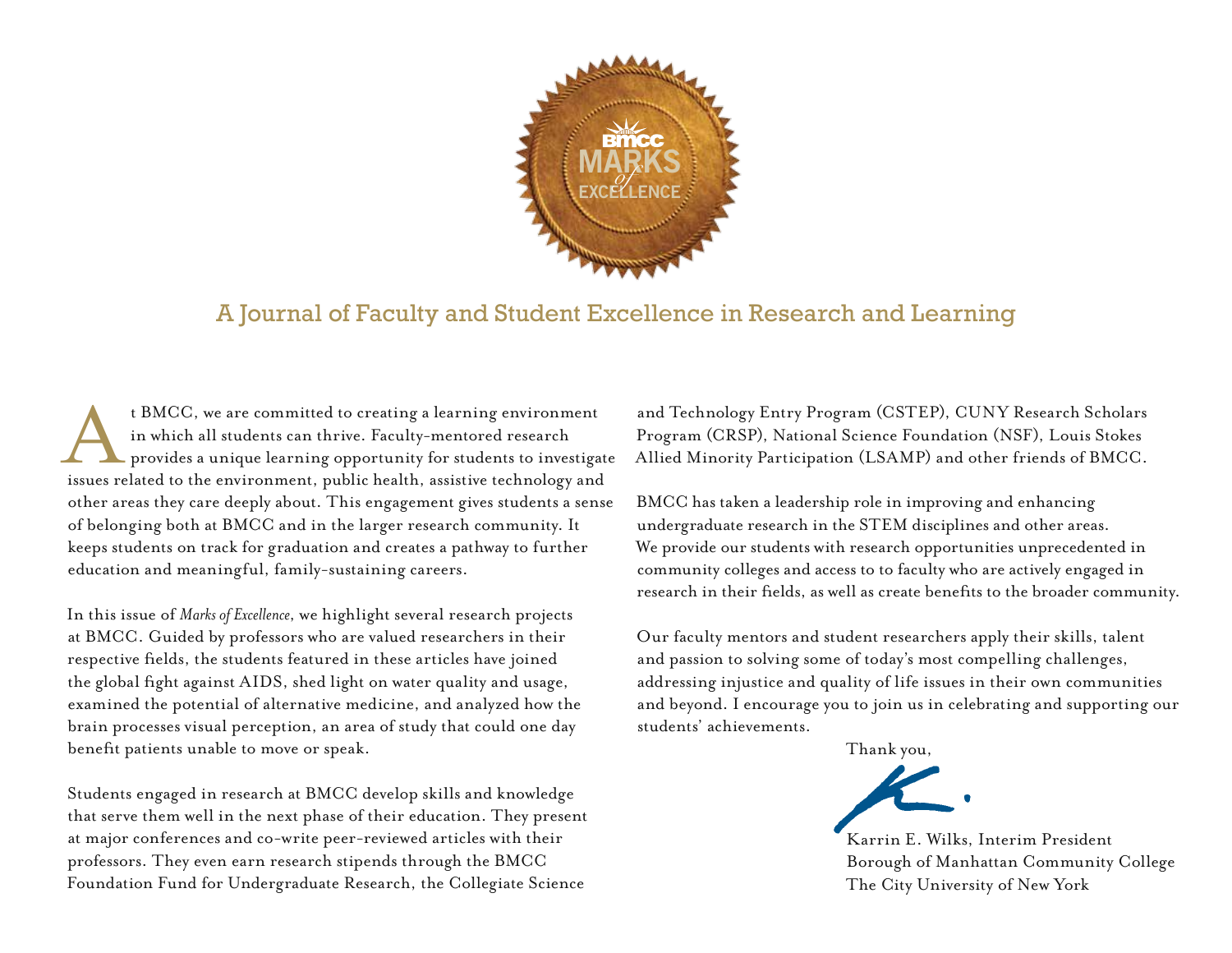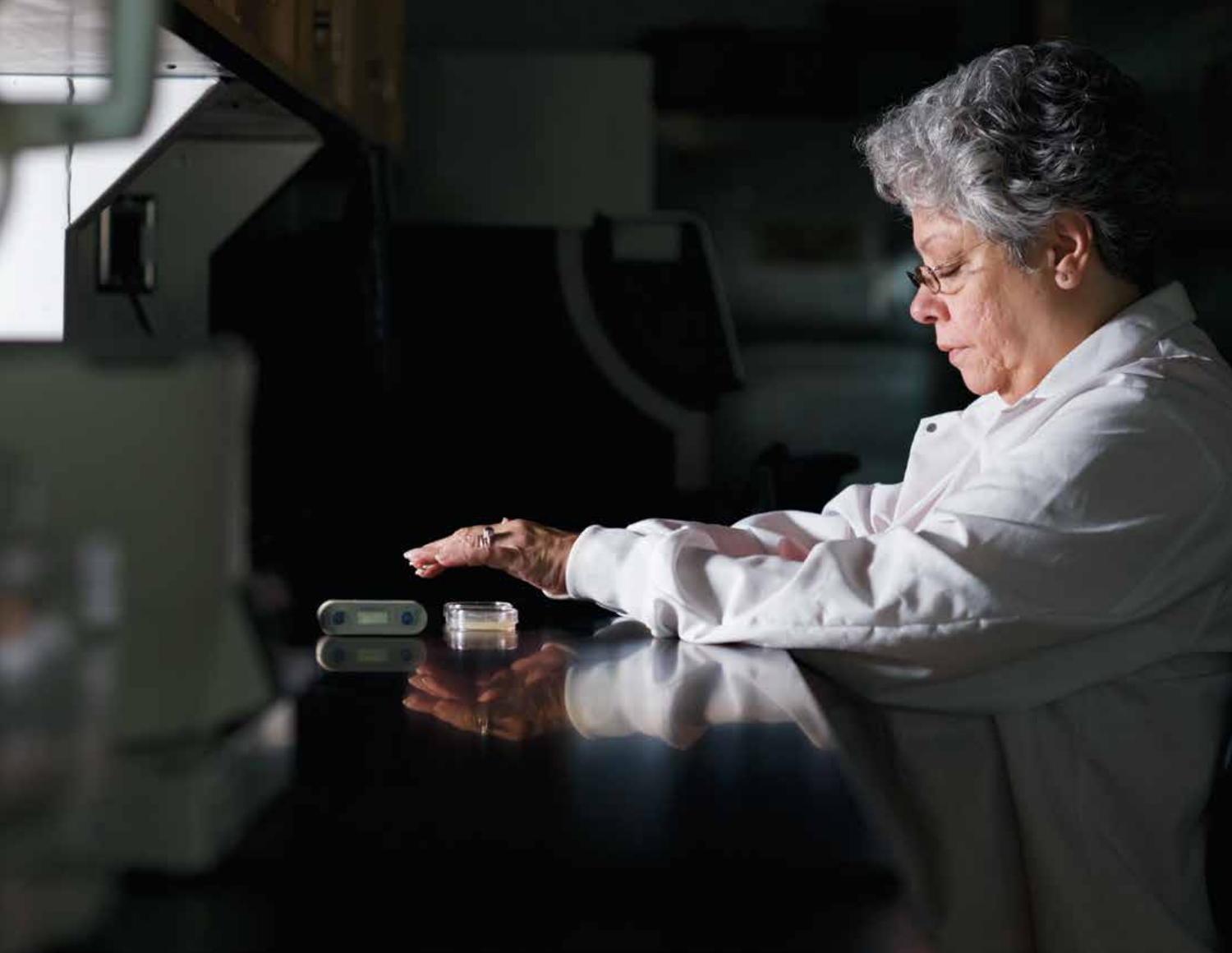## **Healing the Rift Between Ancient and Modern Medicine**

A certified Reiki master leads students in research that investigates the validity of energy therapies.

"It is very important to contribute to the understanding of how and if certain energy therapies, such as Reiki, actually work," says Borough of Manhattan Community College (BMCC/CUNY) Professor of Science, biochemist and certified Reiki master Patricia DeLeon. "They offer promise in treating diseases in a less traumatic way and also could make western medicine therapies more effective."

With two BMCC science majors, Claudia Guerrero and Joanne Callaghan, DeLeon is conducting experiments using C. elegans lab worms and human cells subjected to Reiki treatment—and the preliminary results are warranting continued study.

"It is important to be open-minded about complementary medicine," says Guerrero, an aspiring physician. One of her tasks is to quantify and compare larvae production between the Reiki-treated and control groups of worms.

The results, so far, "show a small but consistent increase in the number of larvae produced by the treated group when compared to the other two groups," DeLeon says.

In another part of the experiment, the team uses breast cancer cells as their subject. "One group gets Reiki treatment—hands held four inches above the cells—which I perform," she says. "One group gets a 'mock' Reiki treatment performed by a student who goes through Reiki motions, and one group gets nothing."

Using a microscope, the team tracks the rate of cellular division. "The slower the cancer cells divide, the better for the patient," DeLeon says. "Based on what we are seeing, it appears that the cancer cells are dividing more slowly when they get the Reiki treatment."

In plotting the number of cells versus the number of Reiki treatments, she adds, "we are seeing that the graph for the treated cells shows a smaller slope, and this indicates an overall smaller growth or slower cellular division."

The team's goal now is to reach the "P value," DeLeon says, "the point at which you can say, 'This is happening because of our treatment, not because of chance.' In other words, with enough test results to compare, you start to see patterns that indicate more than randomness."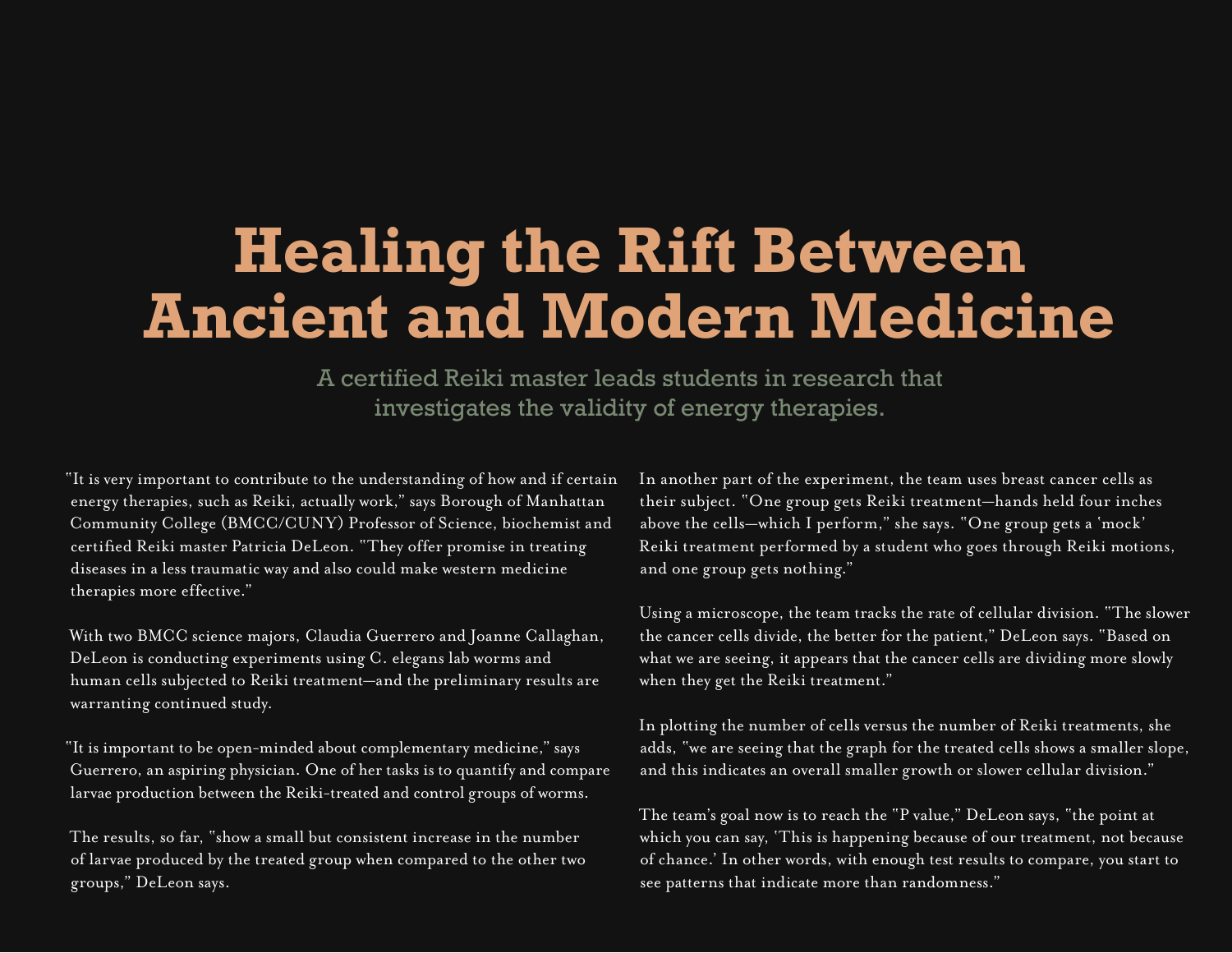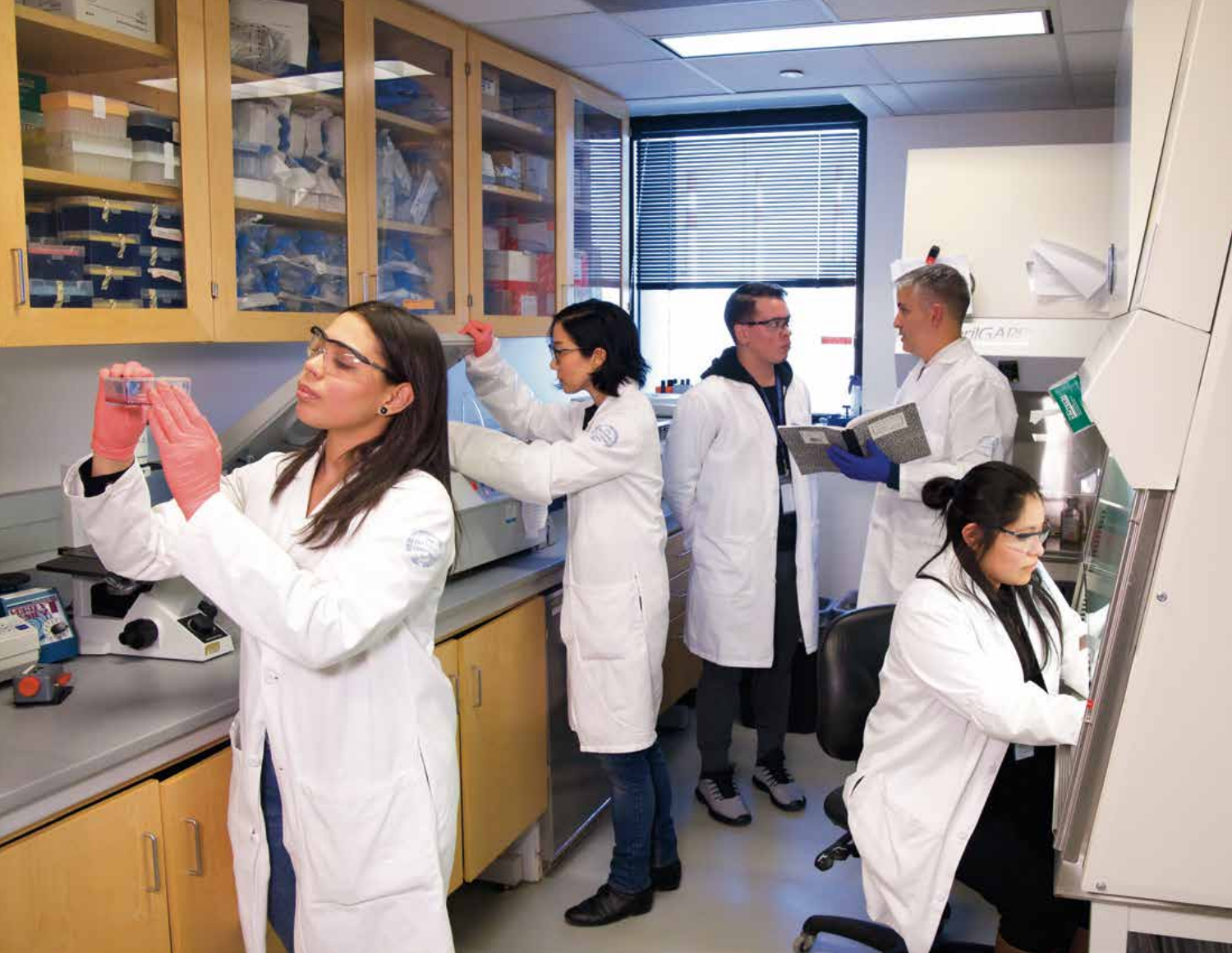# **Students Join the Global Fight Against AIDS**

Students join their professor in researching a plant-based protein that has anti-viral properties.

Almost 37 million people around the world are living with HIV, the virus that leads to AIDS, according to UNAIDS. An international community of researchers continues efforts to wipe out transmission of the virus, and expand treatment options for those who have it.

That community of researchers extends to Borough of Manhattan Community College (BMCC/CUNY), where Science Professor José A. Fernandez Romero is leading a team of four BMCC students; Nadjet Cornejal, Gearoff Cruz Rodriguez and Claudia Melo, as well as Betty Kim, who is fulfilling prerequisites for medical school, in HIV-related research at the Population Council lab in Rockefeller University, on the east side of Manhattan.

Data the students are gathering will help inform development of an HIV prevention table that could be an option for those who want "an on-demand, inexpensive, discreet, portable product to prevent HIV acquisition," Romero says. There are other antiretroviral medications available that prevent HIV acquisition, he explains, but their efficiency is limited. Also, the HIV-prevention treatment the BMCC students are helping to develop is organic, or plant based, which distinguishes it from other options.

"Scientists at NCI—the Molecular Targets Laboratory of the Center for Cancer Research at the National Cancer Institute—discovered that red algae growing in the ocean off the coast of New Zealand produces a very special protein," Romero says. "That protein was named 'griffithsin.' The gene responsible for the production of griffithsin was identified, cloned and introduced into a tobacco plant, causing the tobacco plant to produce large quantities of this protein, which has anti-viral properties."

Wearing lab coats, gloves and goggles—and under Romero's close supervision—the students work with griffithsin protein and HeLa cells grown on microplate dishes.

For science major Gearoff Cruz Rodriguez, the research "makes you think about how long it took researchers to create the medicines and prevention technologies we have today." Betty Kim says the project "has allowed me to learn about inequalities that have prevented developing countries from getting access to HIV and AIDS treatments." According to Claudia Melo, "Professor Romero teaches us to critically analyze the results of our experiments whether they prove or disprove our initial hypothesis. Through his mentorship I have become a hardworking and responsible scientist, and very resilient."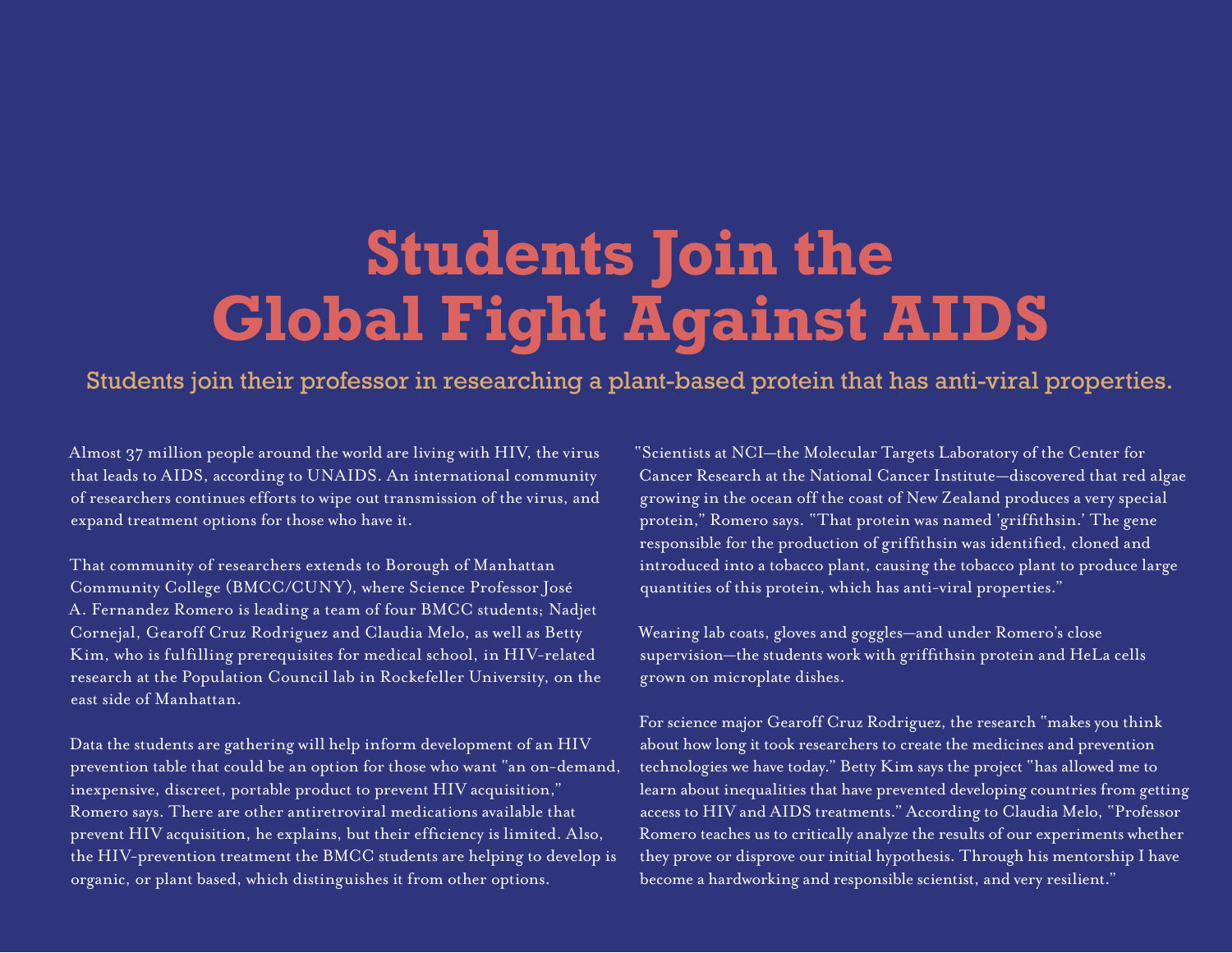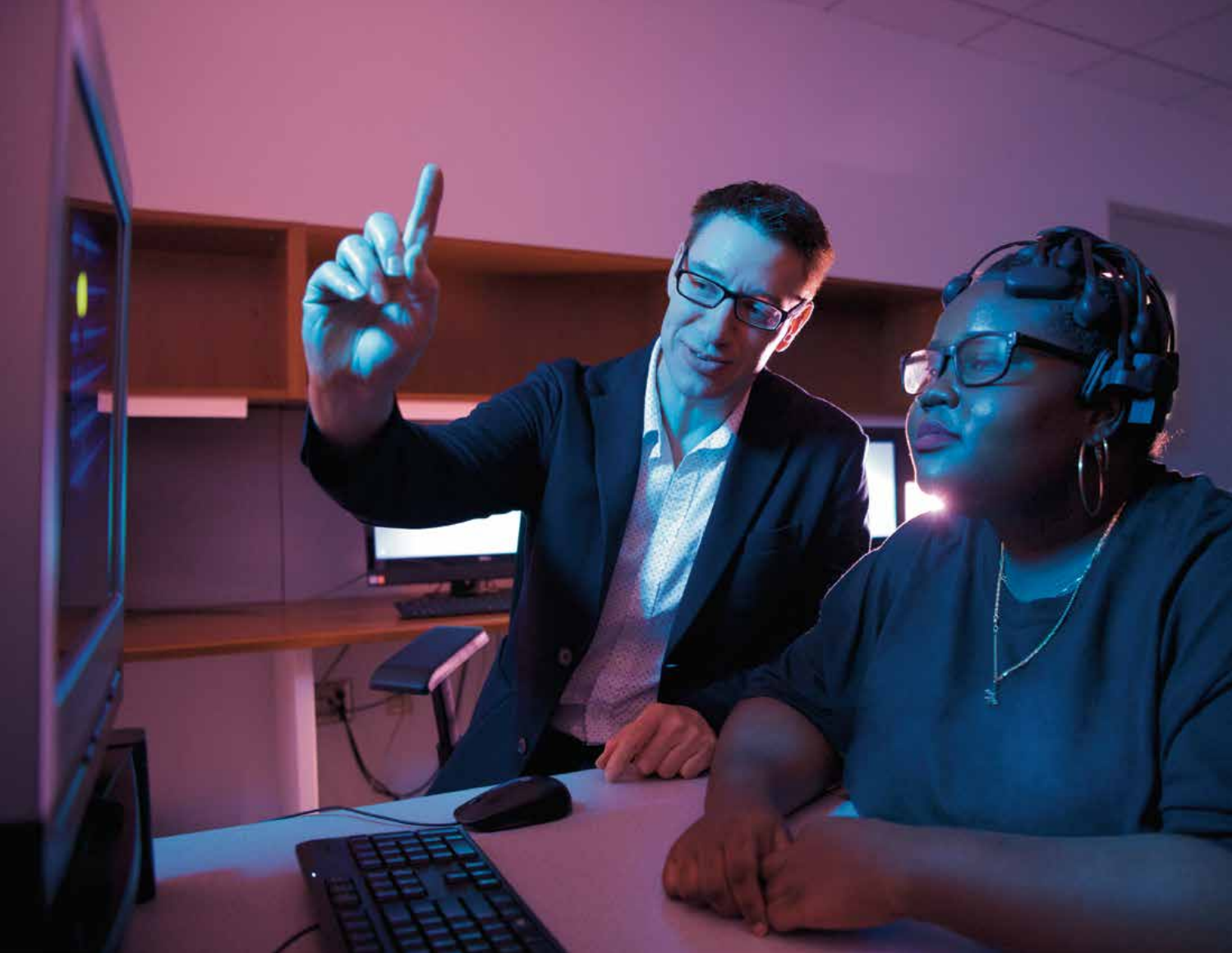# **Brain Activity, Reality and Illusion**

A student helps explore the possibilities of reading the human brain.

A man sits at a computer screen, watching two disks, one red and one yellow. At times, one of the disks seems to disappear, and he taps a certain key to report this. Is it possible to know what he thinks he is seeing, without his reporting of it?

Based on existing data and data collected in a research project at Borough of Manhattan Community College (BMCC/CUNY), Professor of Science Marjan Persuh, who holds both a Ph.D. in biochemistry and a Ph.D. in psychology, and his student, science major William Yu, believe the answer is "Yes."

"I am trying to understand how our brain activity relates to our conscious experience of the world around us," Persuh says. "In this project, we are using a visual illusion called 'motion-induced blindness,' in which continuous motion on computer monitor results in momentary disappearance of a bright yellow disk presented on the screen."

The yellow disk, Persuh explains, remains present on the screen at all times—though a person's perception of it can make it appear to go away.

Participants report this perceived change manually, he says, "but we are trying to develop a new measure of their conscious perception that is

independent of their report." That measure will take into account, pupil size, "and could be useful for patients in a coma or vegetative state, unable to move or speak," says Persuh.

Science major William Yu sets up the lab activities and ensures they conform to the same standards. Subjects watch a bright yellow disk on the screen, then he and Persuh look for any pupil changes. They also use an EEG, or electroencephalogram, in the form of an electrode cap, to evaluate the electrical activity in the brain, with the goal of tracking brain activity that occurs in response to perceived changes on the screen.

Yu plans to enter NYU as a neural science major while minoring in childhood and adolescent mental health, he says. "Then if all goes well, in ten years, I'll be practicing psychiatry while doing research in neuroscience." The research at BMCC has led him to wonder "how often we miss things that are there, but our brain chooses to ignore."

Fellow researcher and biology major Danielle A. Burke says, "This project gives me the opportunity to really dissect common beliefs about how perception and veridictions influence human responses. Also, the apparatus for testing is pretty cool."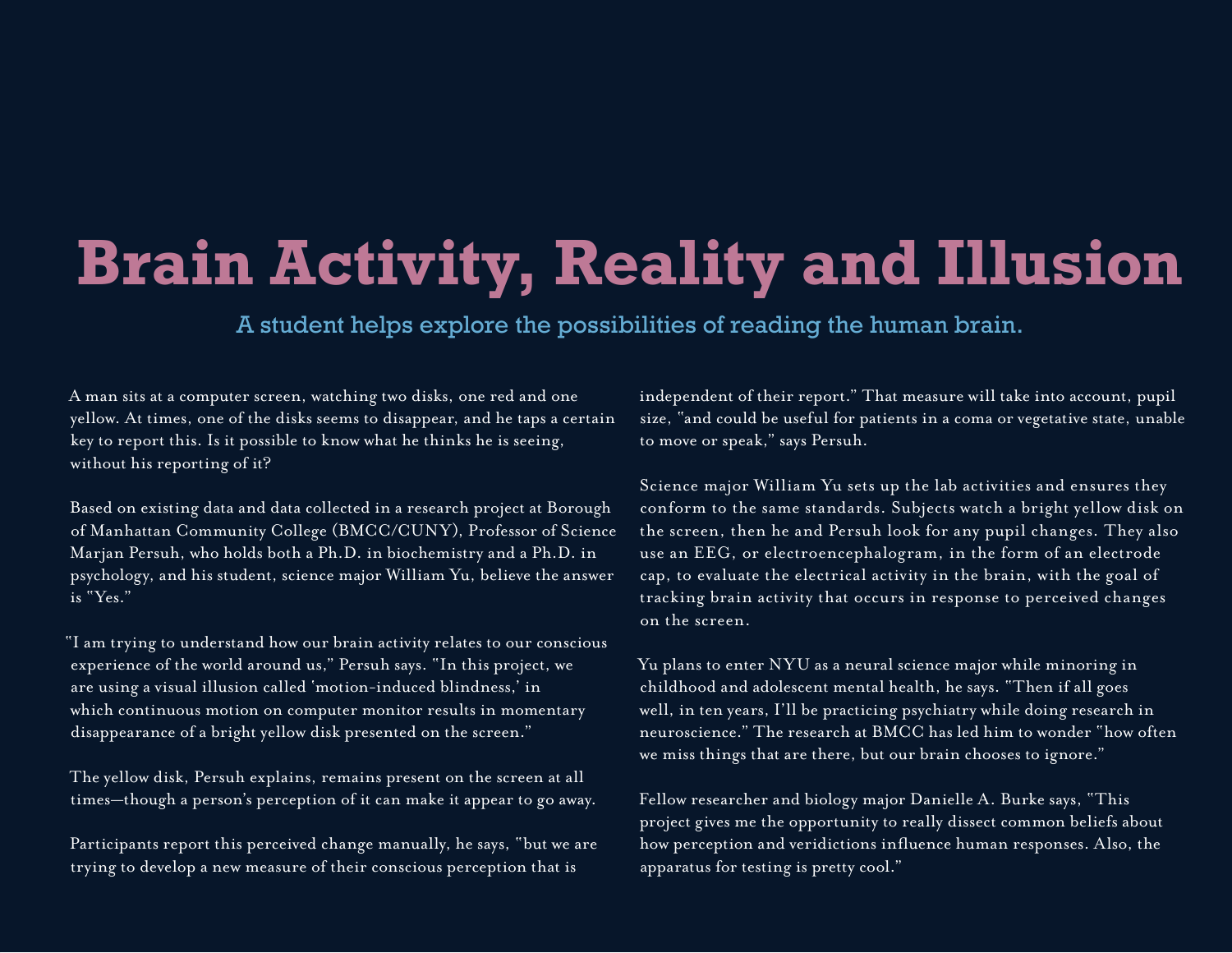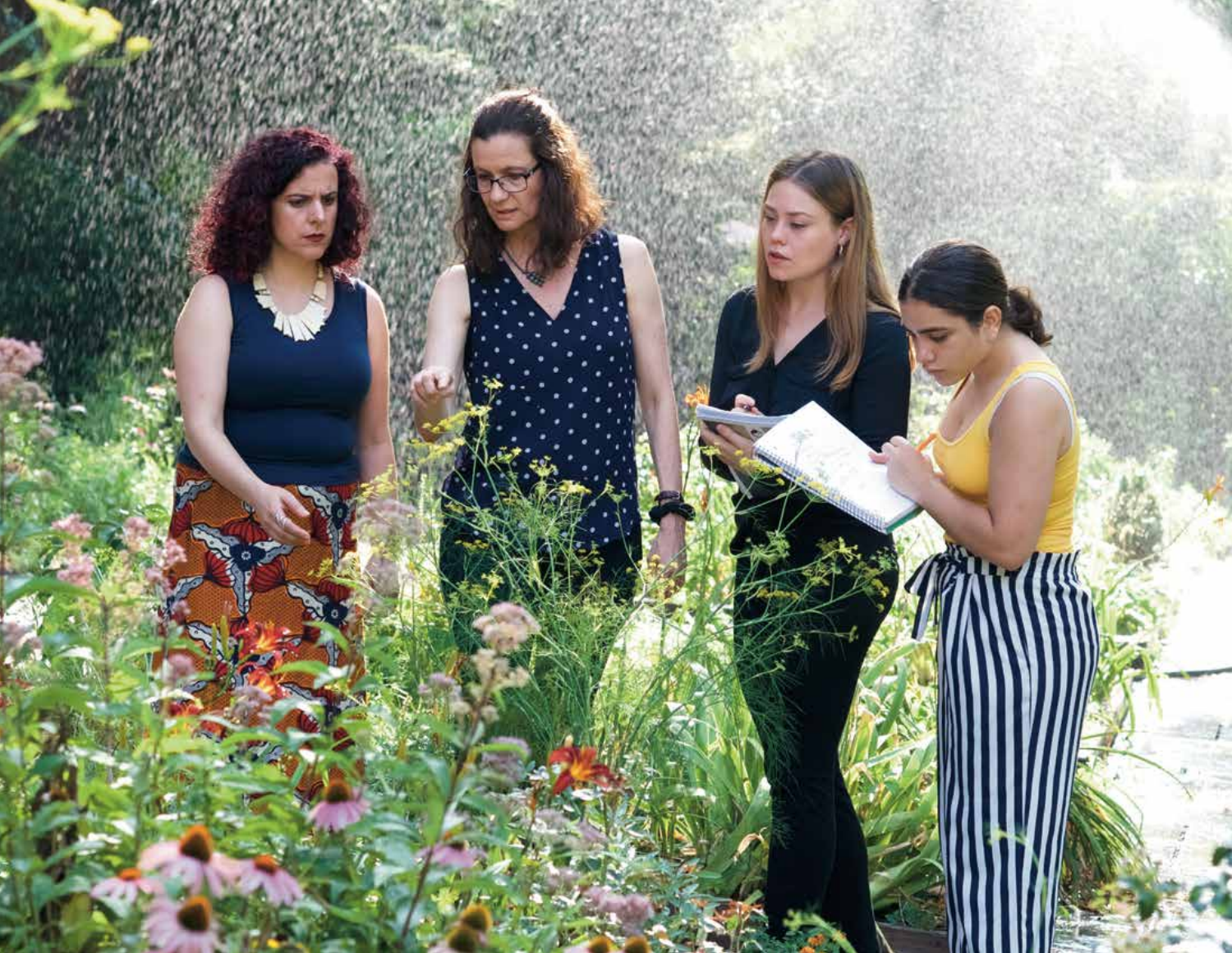### **Putting the Power of Plants to the Test**

#### Students investigate medicinal properties of plants used in their childhood to treat illnesses.

When Briana Gonzalez had a stomach ache growing up, her mother would prepare a stew infused with cilantro, an herb native to the Caribbean. Claudia Melo's family, from the Dominican Republic, made tea from the leaves of guava plants, to aid indigestion. Rosemary Perdomo learned, in her travels in South Africa, how Ethiopian pepper is used to treat asthma and other ailments. Anna Miller's mother combatted illness with a butternut squash sage soup, and Savinoz Sayfillaeva's parents, who are from Uzbekistan, treated their daughter's flu symptoms with a rhubarb dish.

Do these plants actually provide health benefits? Working closely with BMCC Science Professor Adolfina Koroch, the five science majors are investigating that question. Standing side by side in BMCC's Core Lab, they are grinding plant samples, preparing extracts with various solvents, and determining the amount of phenolics and flavonoids—indicators of medicinal properties of the plant.

"The amount of phenolics and flavonoids is determined using a spectrometer," says Koroch. Phenols can repel or kill microorganisms that might harm the plant, she explains. They can also create a defense against ultraviolet radiation. Ingested by humans, plants rich in phenols can act as an antioxidant, and provide some protection against disease

"The environment we have created in the BMCC Core Lab is a community," Koroch says. "In general, the students start with a simple guiding research question that they develop themselves. They collect literature in their area of interest and write an abstract. As the research progresses, they engage with the question in a more complex way."

"I wanted my career path to be medical school, a traditional path to being a doctor," says Gonzalez, who is now leaning toward research "and getting hands-on experience testing different plants, and publishing articles on food science." Rosemary Perdomo wants to enter the field of diagnostic imaging and to help develop new applications of healthcare technology, while Claudia Melo plans to eventually earn a Ph.D. in plant science at the New York Botanical Garden. "When I was little, I dreamed about a world where humans lived long lives," she says. "By studying plants, I believe humanity is closer to one of my dreams."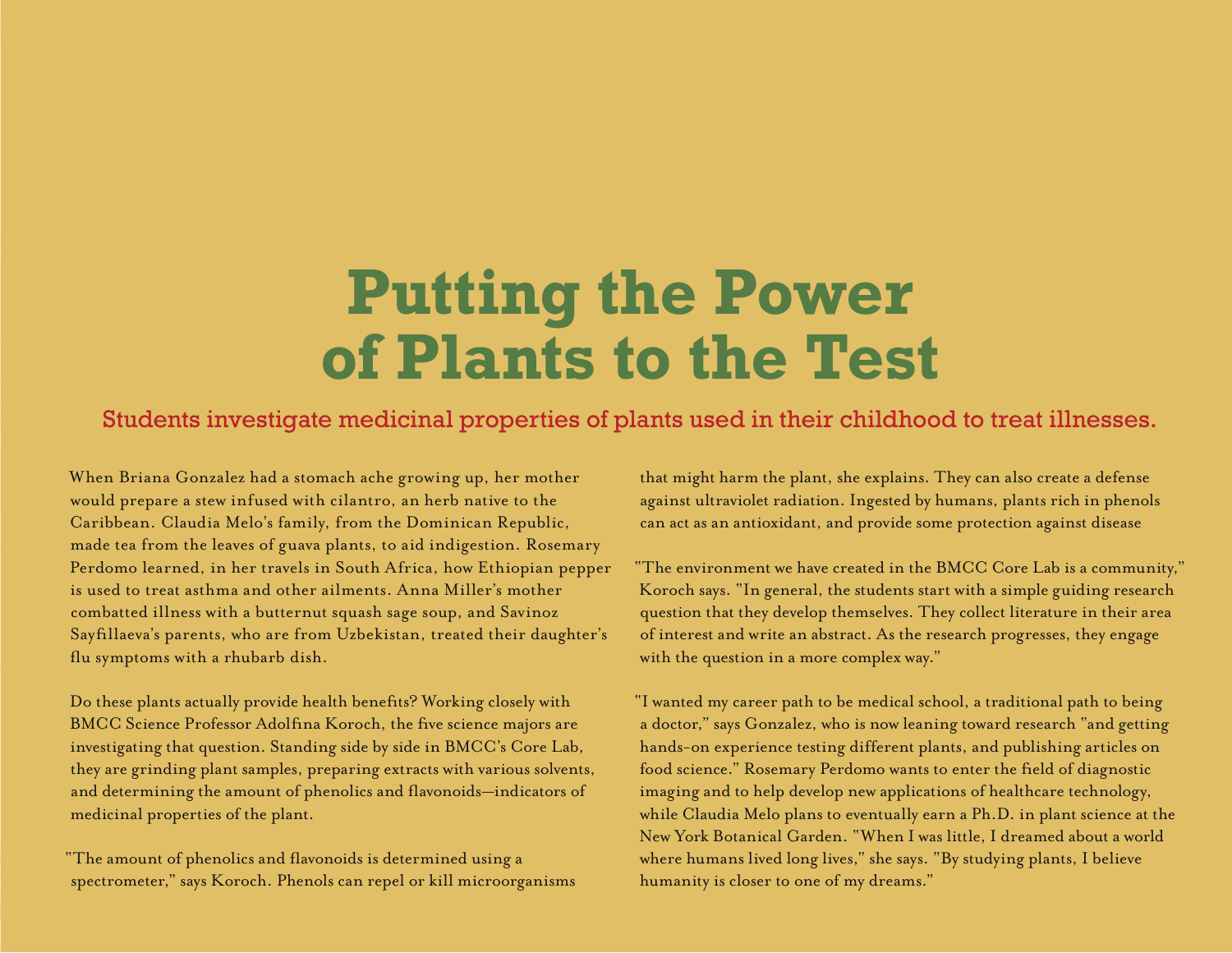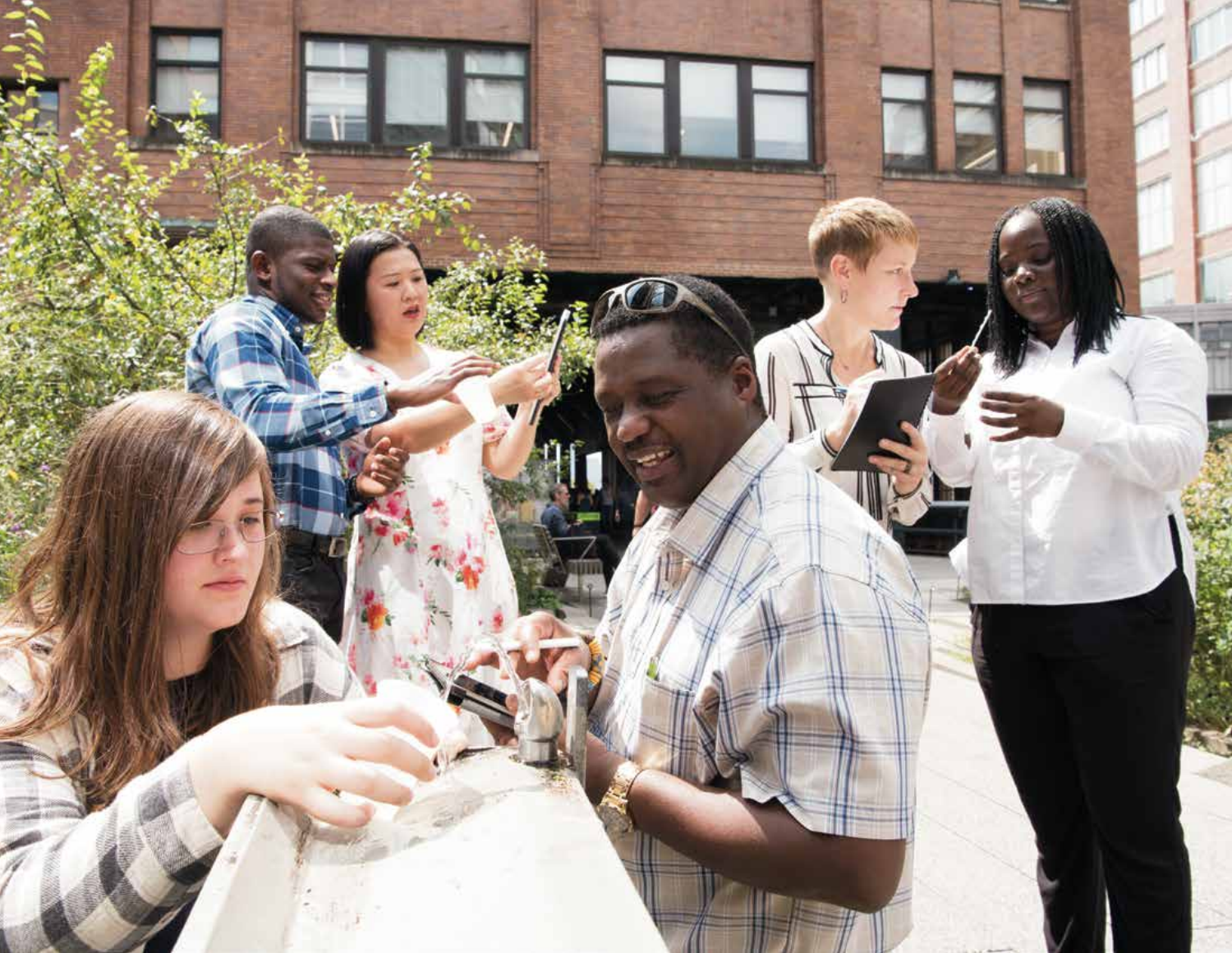## **Students Test the Waters**

Using social science, biochemistry and GIS analysis, students correlate perceptions and realities of NYC water quality.

According to the New York City Department of Environmental Protection (DEP), New York City water is world-renowned for its quality—which seems in contrast to the fact that New Yorkers buy about a billion bottles of drinking water a day.

Why is this? Does perception not match the reality of water in New York City? Two professors in the Social Sciences, Human Services and Criminal Justice Department at Borough of Manhattan Community College (BMCC/CUNY); Henry Bulley, a geospatial scientist and Brenda Vollman, a social scientist, are leading a three-student team to examine the situation.

Under their leadership, and with funding from the CUNY Research Scholars Program (CRSP), BMCC students Emmanuel Ologundudu, Sarah Stillman and Zhimei Xie are collecting public drinking water samples, canvassing New Yorkers and administering a brief online survey to explore correlations between actual water quality and perceptions of water quality—all of which inform choices to drink bottled, tap and fountain water.

After collecting water samples from public fountains in Union Square Park, Washington Square Park and other areas, the students worked with Professor Bulley to assess nitrate levels and other factors. They applied the same tests to commercially bottled water samples, using paper testing strips to measure the pH, or level of acidity, as well as water "hardness," the level of dissolved solids. They also integrated their results into spatial analyses using Geographic Information Systems (GIS), highlighting the influence of place or neighborhood characteristics on those choices.

Science major Ologundudu learned in his research that while the FDA regulates bottled water as a food, it cannot require certified lab testing or violation reporting. "Many of us drink from the tap or decide to spend money on bottled water, yet we do not know the origin of the water or how it is handled," he says.

Business major Xie has gained a social perspective on water usage. "Drinking boiled water is the habit of everybody I know and it is my family's daily habit," she says. "From the perspective of the commodity market, bottled water already has a fixed consumer group." Ultimately, she says, "I hope I can become an economic market investigator, offering insight into people's views on the items they purchase."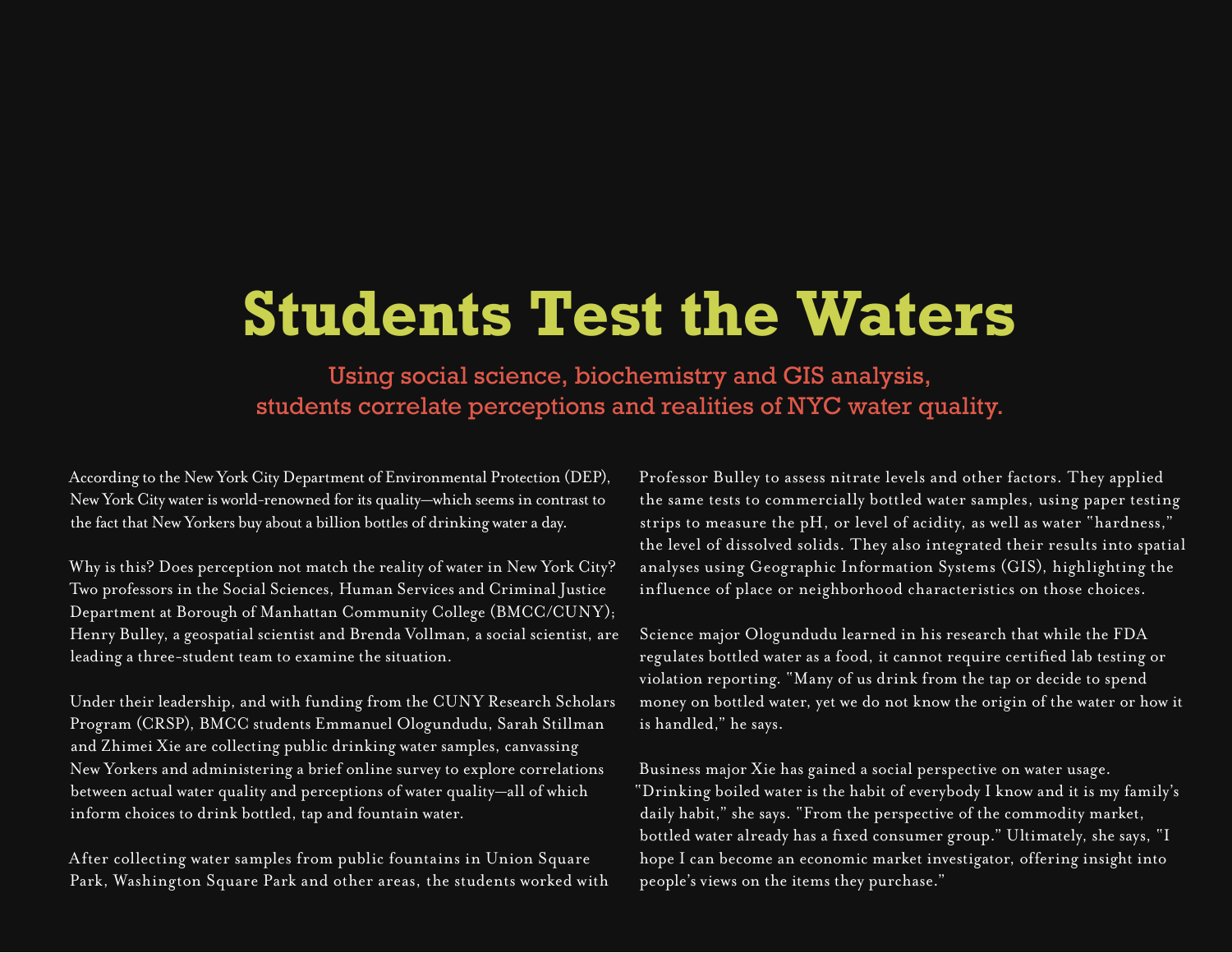

Karrin E. Wilks *Interim President*

Erwin J. Wong *Acting Provost and Senior Vice President* 

Christopher Shults *Dean of Institutional Effectiveness and Strategic Planning*

> Jim Berg *Associate Dean of Faculty*

Janice Zummo *Assistant Dean of Academic Support Services*

Robert Diaz *Vice President of Legal Affairs and Faculty and Staff Relations*

> Elena Samuels *Assistant Vice President for Finance*

Marva Craig *Vice President for Student Affairs* Michael Hutmaker *Dean of Student Affairs*

Diane Walleser *Vice President for Enrollment Management*

> Joseph Spadaro *Vice President for Technolog y*

Sunil B. Gupta *Dean of the Center for Continuing Education and Workforce Development*

> John Montanez *Dean of Grants and Research Administration*

Manuel Romero *Executive Director, Office of Public Affairs*

*Marks of Excellence* is a publication of the Office of Public Affairs, Borough of Manhattan Community College. To learn more, go to **www.bmcc.cuny.edu**.